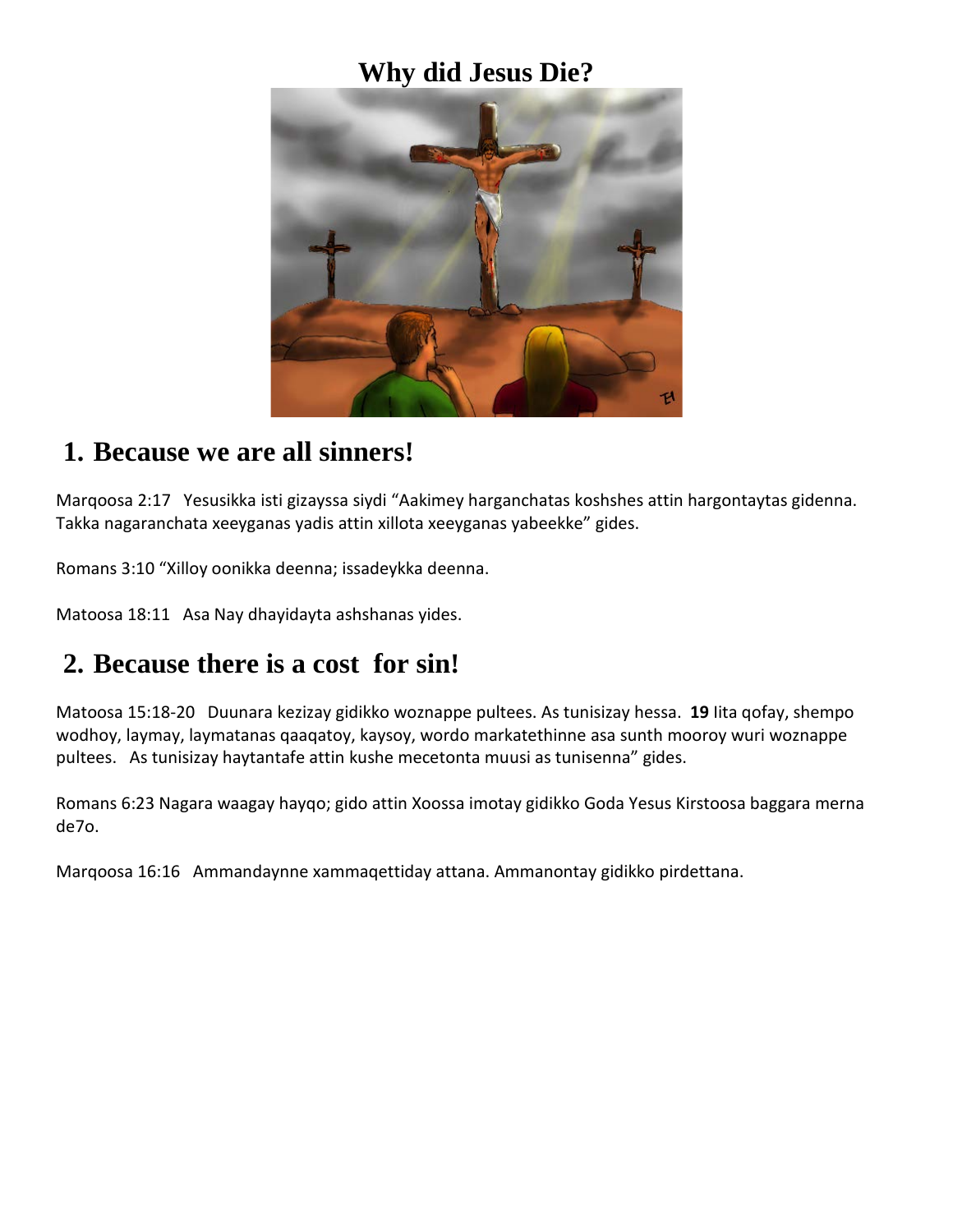

**There is a cost for your sin!**

# **3. Because Jesus died and paid for our sins on the cross!**

Matoosa 1:21 Iza attuma naa yelana; izi asa nagarappe ashshanadde gidida gish iza sunth ne 'Yesusa' ga sunthana" gides.

Romans 5:8 Gido attin nu buro nagarancha gidi dishin Kirstoosi nu gish hayqqides. Hessika Xoossi nuna siiqiza ba siiqo hessan bessees.

John 3:16 Xoossa Naa ammanizay wuri merna de7o demmanappe attin dhayonta mala Xoossi hayssa alameza daro siiqida gish ba mexi issi naaza immides.

Matoosa 18:11 Asa Nay dhayidayta ashshanas yides.

### **4. Salvation is a free gift, not by good works. You must take God's word for it, and trust Jesus alone!**

Ephesians 2:8-9 Inte Xoossa kiyatethan ammanon attideta. Hessika Xoossi intes mela coo imidazappe attin inte oosoppe gidenna. Oonikka ceeqqettonta mala oosoppe gidenna.

Titus 3:4-5 Gido attin nuna ashshida Xoossa kiyatethinne iza siiqoy qoncida wode nu ooththida Xillotethan gidonta dishin iza maarotetha daron attidos, izi nuna ashshiday nam7antho yeleteth gidida meechaninne Xillo Ayanan ooraxetethanna.

Acts 4:12 Atotethi hara oonanka ba; saloppe garsa baggara nu asa nayti attana mala nuus imettiday hayssafe hara sunthi deenna" gides.

## **5. We must put our faith and trust in Christ alone!**

Marqoosa 9:23 Yesusi qasse " 'Nees dandayettikko' gay? Ammanizades wurikka dandayettes" gides.